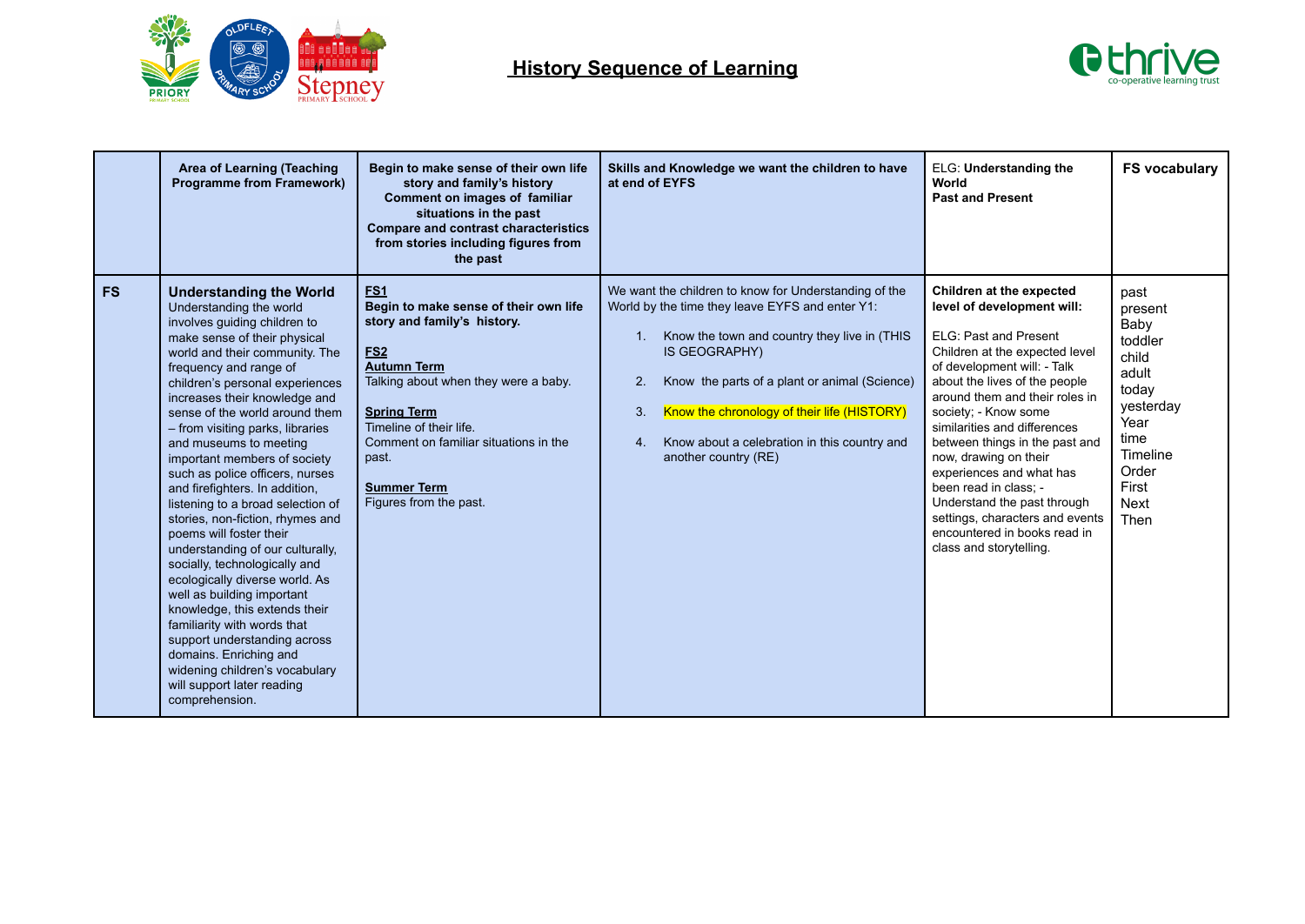



| <b>Domains</b>                                                          |                                     |                                    |                         |  |  |  |
|-------------------------------------------------------------------------|-------------------------------------|------------------------------------|-------------------------|--|--|--|
| Investigate and interpret the past                                      | <b>Build an overview of history</b> | Communicate<br>(Tier 3 vocabulary) |                         |  |  |  |
|                                                                         |                                     | Theme specific                     | <b>Subject specific</b> |  |  |  |
| <b>HISTORY Coverage of Domains: Progression of Skills and Knowledge</b> |                                     |                                    |                         |  |  |  |

| Year              | <b>Theme</b>                                                                                       | <b>Strands</b>                                                                                                                 |                                                                                                          |                                                   |                                                                                                                 |                                                                                                                                 |
|-------------------|----------------------------------------------------------------------------------------------------|--------------------------------------------------------------------------------------------------------------------------------|----------------------------------------------------------------------------------------------------------|---------------------------------------------------|-----------------------------------------------------------------------------------------------------------------|---------------------------------------------------------------------------------------------------------------------------------|
| Year 1            | <b>Explorers</b><br>(Christopher Columbus, Neil Armstrong, Tim<br>Peake and Jessica Watson.)<br>AD | Chronological work<br>Use of Historical vocabulary<br>Asking & answering questions<br>Research & sources<br>Compare & contrast | <b>Travel &amp; Exploration</b><br>Food & Farming<br><b>Settlements</b><br><b>Culture &amp; Pastimes</b> | <b>Beliefs</b><br>Conflict<br>Location<br>Society | explore<br>journey<br>astronaut<br>colony<br>discovery<br>International<br>Space Station<br>ocean<br>technology | <b>KEY STAGE 1</b><br>year<br>decade<br>modern<br>past<br>present<br>future<br>chronological<br>artefact<br>sources<br>evidence |
|                   | <b>Toys and Play</b><br>Invention of new toys over time<br>AD                                      | Chronological work<br>Use of Historical vocabulary<br>Asking & answering questions<br>Research & sources<br>Compare & contrast | Travel & Exploration<br>Food & Farming<br><b>Settlements</b><br><b>Culture &amp; Pastimes</b>            | <b>Beliefs</b><br>Conflict<br>Location<br>Society | electronic<br>mechanical<br>invention<br>old-fashioned<br>modern                                                | research<br>era<br>period<br>historian<br>invention<br>parliament<br>society<br>significant<br>legacy<br>influential            |
| Year <sub>2</sub> | <b>Heroes</b><br>(Florence Nightingale, Guy Fawkes, Edith Cavell,                                  | Chronological work<br>Use of Historical vocabulary                                                                             | Travel & Exploration<br>Food & Farming                                                                   | <b>Beliefs</b><br><b>Conflict</b>                 | Crimean War<br>qunpowder plot                                                                                   |                                                                                                                                 |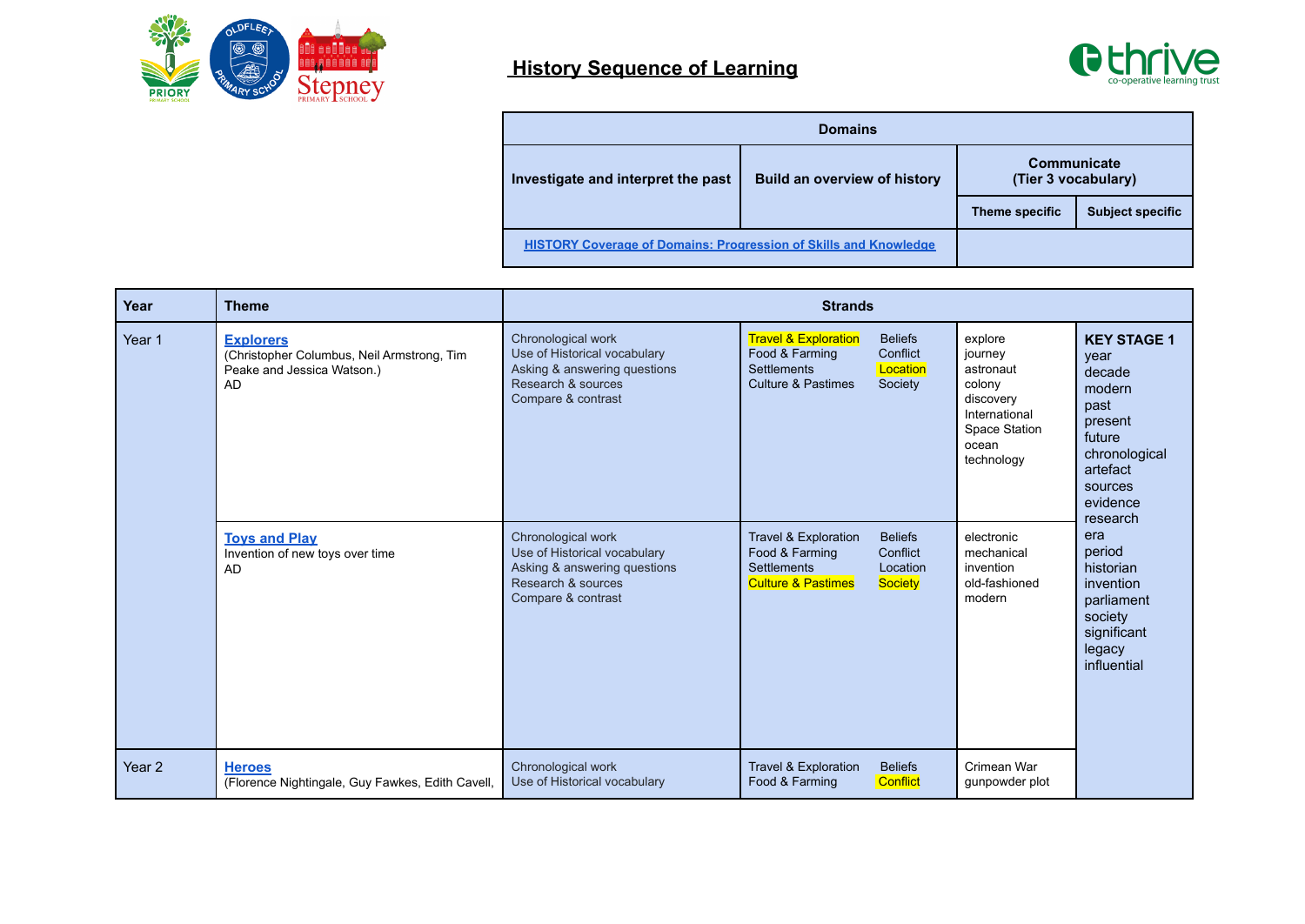



| Mary Seacole)<br><b>AD</b><br>Local history | Asking & answering questions<br>Research & sources<br>Compare & contrast                                                       | Settlements<br>Location<br>Society<br><b>Culture &amp; Pastimes</b>                                                                                    | fireworks<br>King James<br>nurse                                                                                                                                                                                        |  |
|---------------------------------------------|--------------------------------------------------------------------------------------------------------------------------------|--------------------------------------------------------------------------------------------------------------------------------------------------------|-------------------------------------------------------------------------------------------------------------------------------------------------------------------------------------------------------------------------|--|
| <b>Amy Johnson</b><br>AD<br>Local history   | Chronological work<br>Use of Historical vocabulary<br>Asking & answering questions<br>Research & sources<br>Compare & contrast | <b>Travel &amp; Exploration</b><br><b>Beliefs</b><br>Food & Farming<br>Conflict<br>Location<br>Settlements<br>Society<br><b>Culture &amp; Pastimes</b> | pilot<br>Australia<br>aviation<br>heroine<br>achievement<br>St George's Road<br>Commemorate<br>Gypsy Moth<br>Jason                                                                                                      |  |
| <b>The Great Fire of London</b><br>AD       | Chronological work<br>Use of Historical vocabulary<br>Asking & answering questions<br>Research & sources<br>Compare & contrast | Travel & Exploration<br><b>Beliefs</b><br>Food & Farming<br>Conflict<br>Location<br>Settlements<br><b>Culture &amp; Pastimes</b><br>Society            | Pudding Lane<br>Thomas Farynor<br>Tudor<br>modern<br>timber-framed<br>wattle and daub<br>wood<br>straw, tar<br>brick<br>plaste<br>flammable<br>detached<br>terraced<br>Leadenhall Market<br>Royal Exchange<br>Guildhall |  |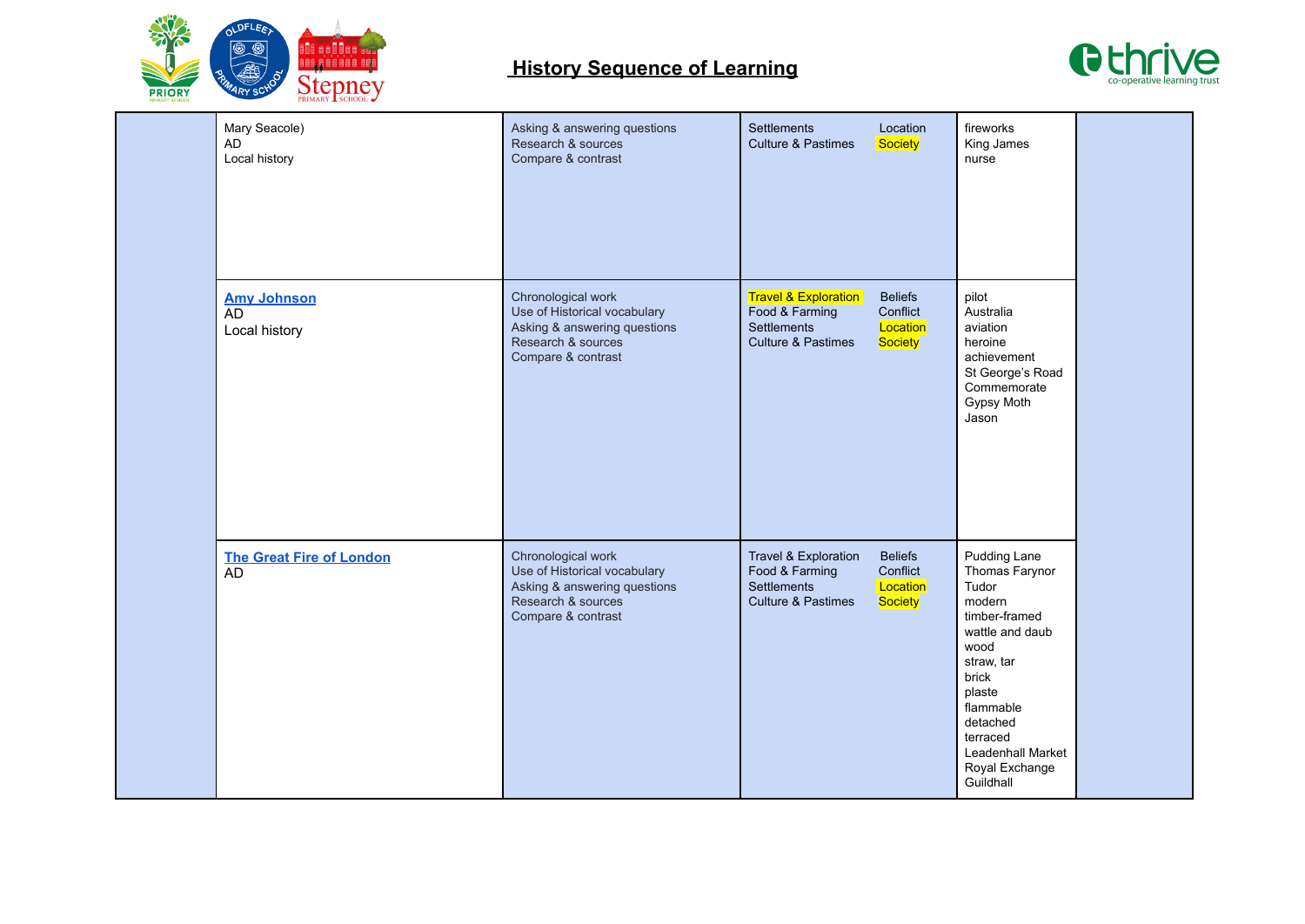



|                   |                                                                                       |                                                                                                                                |                                                                                                          |                                                          | Middle temple Hall<br>The Staple Inn<br>Samuel Pepys                                                                                                               |                                                                                                                                                                                                                                                                                                                                                                                                                                      |
|-------------------|---------------------------------------------------------------------------------------|--------------------------------------------------------------------------------------------------------------------------------|----------------------------------------------------------------------------------------------------------|----------------------------------------------------------|--------------------------------------------------------------------------------------------------------------------------------------------------------------------|--------------------------------------------------------------------------------------------------------------------------------------------------------------------------------------------------------------------------------------------------------------------------------------------------------------------------------------------------------------------------------------------------------------------------------------|
| Year <sub>3</sub> | <b>Prehistoric Britain Stone Age - Iron Age</b><br><b>BC</b><br>Stone Age<br>Iron Age | Chronological work<br>Use of Historical vocabulary<br>Asking & answering questions<br>Research & sources<br>Compare & contrast | <b>Travel &amp; Exploration</b><br>Food & Farming<br><b>Settlements</b><br>Culture & Pastimes            | <b>Beliefs</b><br>Conflict<br>Location<br>Society        | Skara Brae<br>civilisations<br>hunter gatherer<br>weapons<br>settlement<br>Stonehenge<br>tool<br>flint<br><b>Bronze Age</b><br>Iron Age                            | <b>KEY STAGE 2</b><br>B.C.<br>A.D.<br>ancient<br>empire<br>emperor<br>civilisation<br>democracy<br>migration<br>mation<br>traitor<br>treason<br>sacrifice<br>descendants<br>conquest<br>continuity<br>invasion<br>archaeologist<br>settlements<br>culture<br>monarchy<br>execution<br>monasteries<br>agriculture<br>legislation<br>parliament<br>reign<br>chronological<br>invasion<br>architecture<br>Legacy<br>artefact<br>replica |
|                   | <b>Hull Histories - Mary Murdoch</b><br><b>AD</b><br>Local history                    | Chronological work<br>Use of Historical vocabulary<br>Asking & answering questions<br>Research & sources<br>Compare & contrast | <b>Travel &amp; Exploration</b><br>Food & Farming<br><b>Settlements</b><br><b>Culture &amp; Pastimes</b> | <b>Beliefs</b><br>Conflict<br>Location<br><b>Society</b> | Murdoch's<br>Connection<br>house surgeon<br>physician<br>suffragist<br>local<br>national<br>society                                                                |                                                                                                                                                                                                                                                                                                                                                                                                                                      |
|                   | <b>Ancient Egypt</b><br>BC<br>Earliest civilizations                                  | Chronological work<br>Use of Historical vocabulary<br>Asking & answering questions<br>Research & sources<br>Compare & contrast | <b>Travel &amp; Exploration</b><br>Food & Farming<br><b>Settlements</b><br><b>Culture &amp; Pastimes</b> | <b>Beliefs</b><br>Conflict<br>Location<br>Society        | ancient empire<br>power hierarchy<br>democracy<br>dictatorship<br>mummification<br>pharaohs<br>hieroglyphics<br>tombs<br>Gods<br>Goddesses<br>empire<br>irrigation |                                                                                                                                                                                                                                                                                                                                                                                                                                      |
| Year <sub>4</sub> | <b>The Roman Empire</b><br><b>AD</b><br>Roman Empire                                  | Chronological work<br>Use of Historical vocabulary<br>Asking & answering questions<br>Research & sources                       | <b>Travel &amp; Exploration</b><br>Food & Farming<br><b>Settlements</b><br><b>Culture &amp; Pastimes</b> | <b>Beliefs</b><br>Conflict<br>Location<br>Society        | Romans invaded<br><b>Britain</b><br>army<br>Julius Caesar                                                                                                          |                                                                                                                                                                                                                                                                                                                                                                                                                                      |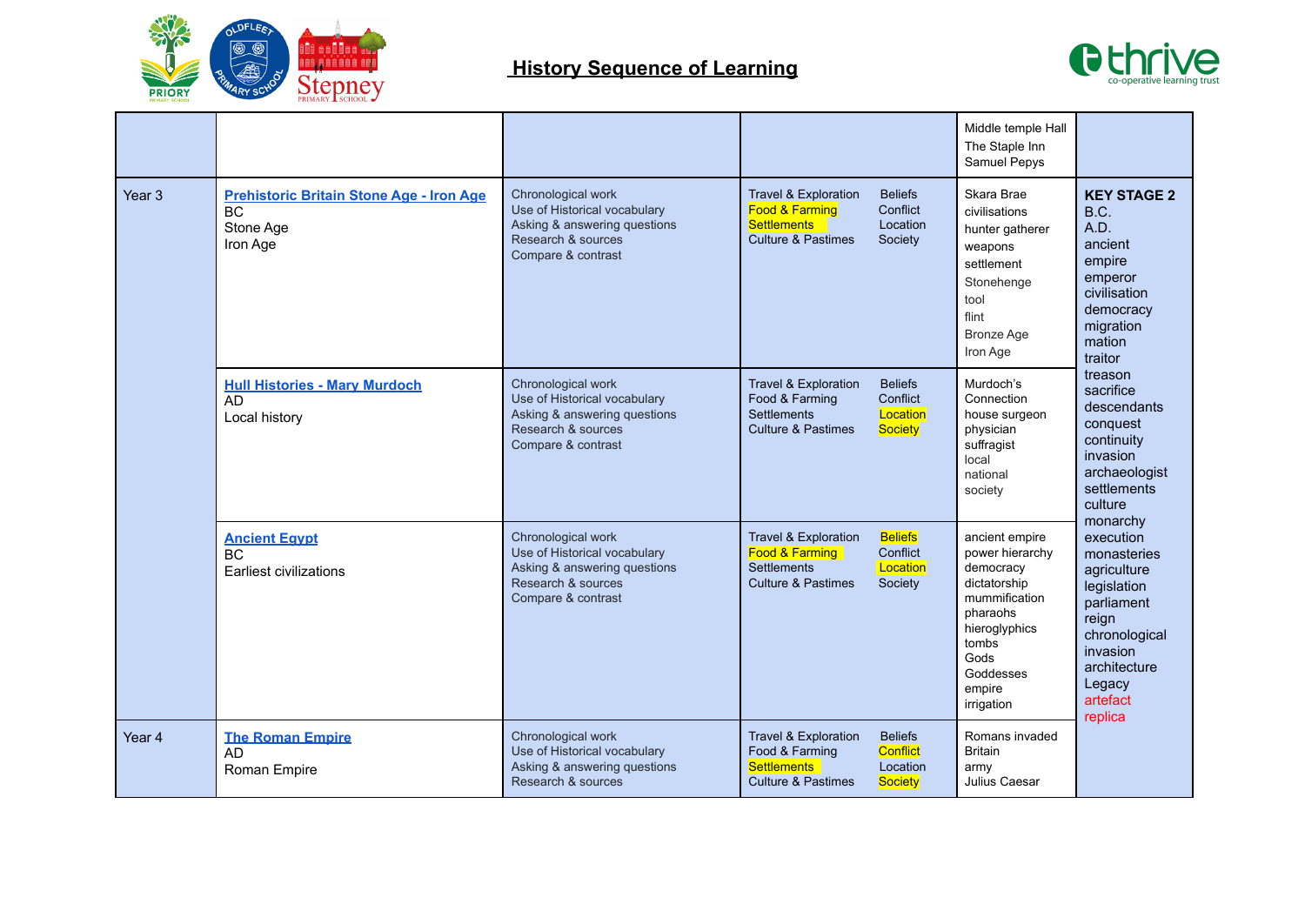



|        |                                           | Compare & contrast                                                                                                             |                                                                                                                                                                      | Claudius<br>Roman Empire<br>Hadrian's Wall<br>invasion<br>settle<br>power<br>conquer                                                                                       |  |
|--------|-------------------------------------------|--------------------------------------------------------------------------------------------------------------------------------|----------------------------------------------------------------------------------------------------------------------------------------------------------------------|----------------------------------------------------------------------------------------------------------------------------------------------------------------------------|--|
|        | <b>Anglo-Saxons</b><br>AD<br>Anglo Saxons | Chronological work<br>Use of Historical vocabulary<br>Asking & answering questions<br>Research & sources<br>Compare & contrast | Travel & Exploration<br><b>Beliefs</b><br>Food & Farming<br><b>Conflict</b><br><b>Settlements</b><br>Location<br>Society<br><b>Culture &amp; Pastimes</b>            | kingdoms<br>archaeologist<br>tribe<br>feasting<br>jewellery<br>farmers<br>settlers<br>settlement<br>Artefacts<br><b>King Vortigern</b><br>Hengist<br>Horsa                 |  |
|        | <b>The Vikings</b><br>AD<br>Vikings       | Chronological work<br>Use of Historical vocabulary<br>Asking & answering questions<br>Research & sources<br>Compare & contrast | <b>Travel &amp; Exploration</b><br><b>Beliefs</b><br>Food & Farming<br><b>Conflict</b><br><b>Settlements</b><br>Location<br><b>Culture &amp; Pastimes</b><br>Society | Sutton Hoo<br>raids<br>Mercia Wessex<br>Northumbria<br>The Danelaw<br>Lindisfarne<br>saga<br>longship<br><b>King Cnut</b><br>Alfred the Great<br><b>Battle of Hastings</b> |  |
| Year 5 | <b>The Tudors</b><br>AD                   | Chronological work<br>Use of Historical vocabulary<br>Asking & answering questions<br>Research & sources<br>Compare & contrast | <b>Beliefs</b><br>Travel & Exploration<br>Conflict<br>Food & Farming<br><b>Settlements</b><br>Location<br>Society<br><b>Culture &amp; Pastimes</b>                   | reformation<br>divorce<br>heir<br>Armada<br>protestant<br>catholic                                                                                                         |  |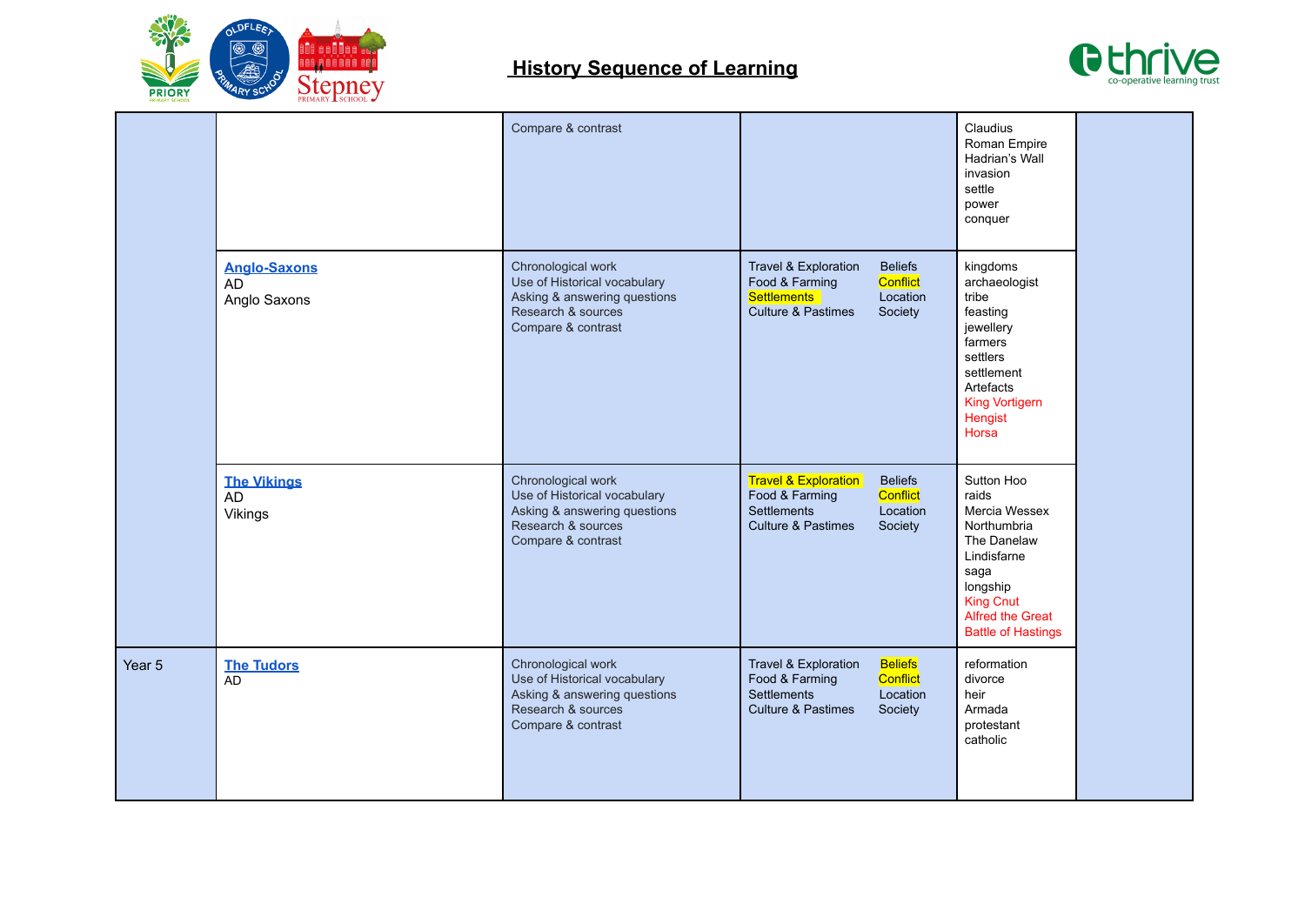



|                   | <b>Hull Histories - Isaac Reckitt (and Thomas)</b><br><b>Ferrens</b> )<br>AD<br>Local history<br>Stepney - School History? (Our School<br>History)                       | Chronological work<br>Use of Historical vocabulary<br>Asking & answering questions<br>Research & sources<br>Compare & contrast | <b>Beliefs</b><br><b>Travel &amp; Exploration</b><br>Food & Farming<br>Conflict<br><b>Settlements</b><br>Location<br><b>Culture &amp; Pastimes</b><br><b>Society</b> | consumer<br>household<br>products<br>pharmaceuticals<br>Gaviscon<br>Dettol<br>Quaker<br>laboratories                                                    |  |
|-------------------|--------------------------------------------------------------------------------------------------------------------------------------------------------------------------|--------------------------------------------------------------------------------------------------------------------------------|----------------------------------------------------------------------------------------------------------------------------------------------------------------------|---------------------------------------------------------------------------------------------------------------------------------------------------------|--|
|                   | <b>Hull since 1930s</b><br>(Trade and dock development, Link to<br>Lillian Bilocca, Wartime in Hull, inc Hull<br>History Walk City Centre)<br><b>AD</b><br>Local history | Chronological work<br>Use of Historical vocabulary<br>Asking & answering questions<br>Research & sources<br>Compare & contrast | <b>Travel &amp; Exploration</b><br><b>Beliefs</b><br>Food & Farming<br><b>Conflict</b><br><b>Settlements</b><br>Location<br>Culture & Pastimes<br>Society            | <b>Triple Trawler</b><br><b>Disaster</b><br>evacuate<br>raid<br>invading<br>blackout<br>World War Two<br>The Blitz<br>headscarf<br>campaign<br>heritage |  |
| Year <sub>6</sub> | <b>Maya Civilisation</b><br>BC                                                                                                                                           | Chronological work<br>Use of Historical vocabulary<br>Asking & answering questions<br>Research & sources<br>Compare & contrast | Travel & Exploration<br><b>Beliefs</b><br>Food & Farming<br>Conflict<br><b>Settlements</b><br>Location<br>Culture & Pastimes<br><b>Society</b>                       | temple<br>plazas<br>ball court<br>settlements<br>hieroglyphs,<br>legacy<br>empire<br>primary<br>secondary                                               |  |
|                   | <b>Hull Histories - William Wilberforce</b>                                                                                                                              | Chronological work                                                                                                             | Travel & Exploration<br><b>Beliefs</b>                                                                                                                               | abolition                                                                                                                                               |  |